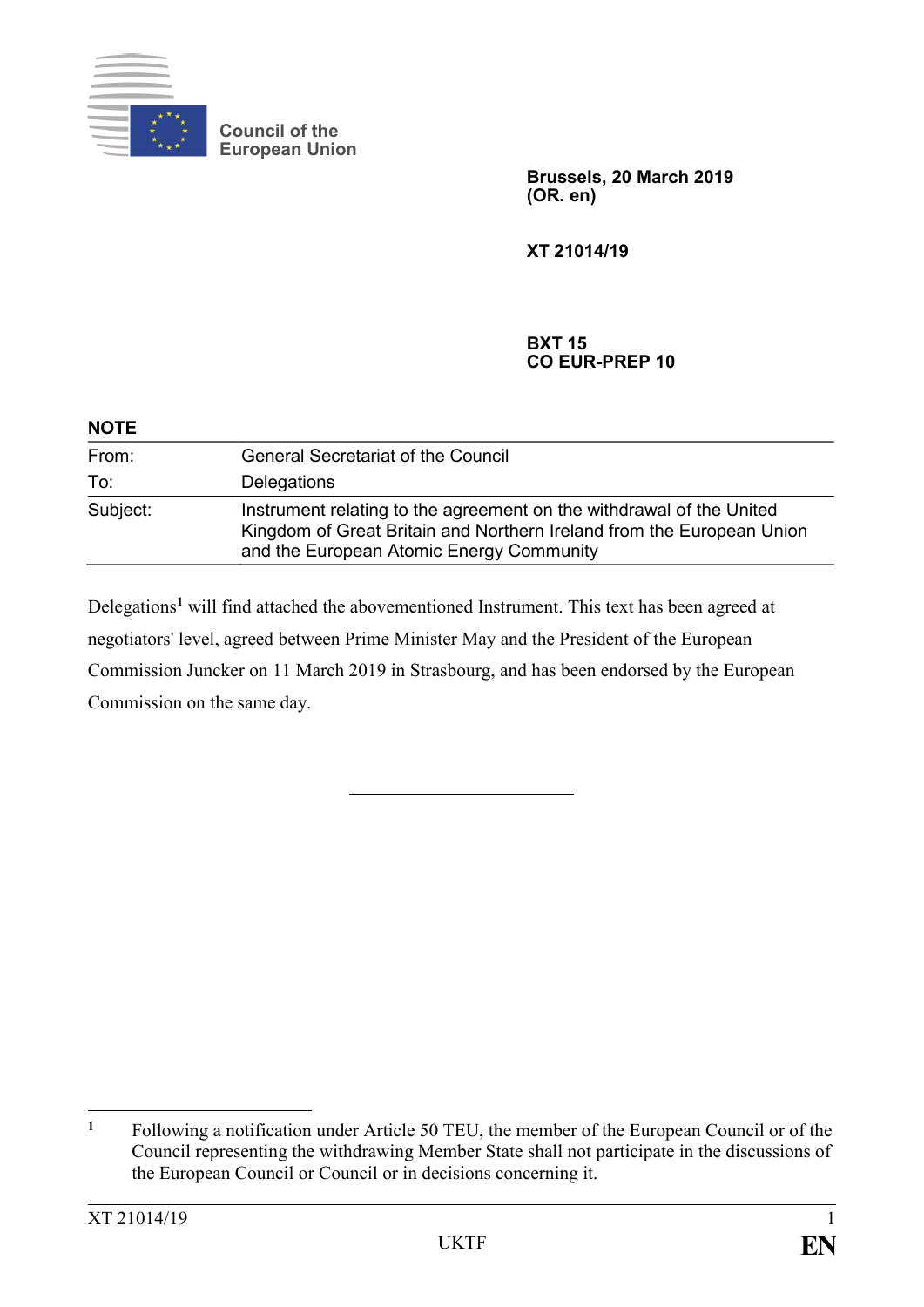# **Instrument relating to the Agreement on the Withdrawal of the United Kingdom of Great Britain and Northern Ireland from the European Union and the European Atomic Energy Community**

#### **The Union and the United Kingdom:**

Reiterate the parties' wish to establish a future partnership that is as close and strong as possible, given the global challenges they share, and underline their commitment to embark on preparations immediately after the signature of the Withdrawal Agreement to ensure that negotiations on the future relationship can start as soon as possible after the United Kingdom's withdrawal.

Recall the exchange of letters of 14 January 2019 between the Presidents of the European Council and of the European Commission, and the Prime Minister of the United Kingdom of Great Britain and Northern Ireland, and the clarifications set out therein.

Recall that the parties do not wish the backstop solution in the Protocol on Ireland/Northern Ireland to become applicable, that were it to do so it would represent a suboptimal trading arrangement for both sides, and that both parties are therefore determined to replace the backstop solution for Northern Ireland by a subsequent agreement that would ensure, on a permanent footing, the absence of a hard border on the island of Ireland, in full respect of the integrity of the Union's internal market and of the territorial integrity of the United Kingdom.

Underline that the Protocol on Ireland/Northern Ireland will be subject to regular reviews in order for the Parties to consider whether that Protocol is still necessary or could cease to apply in whole or in part.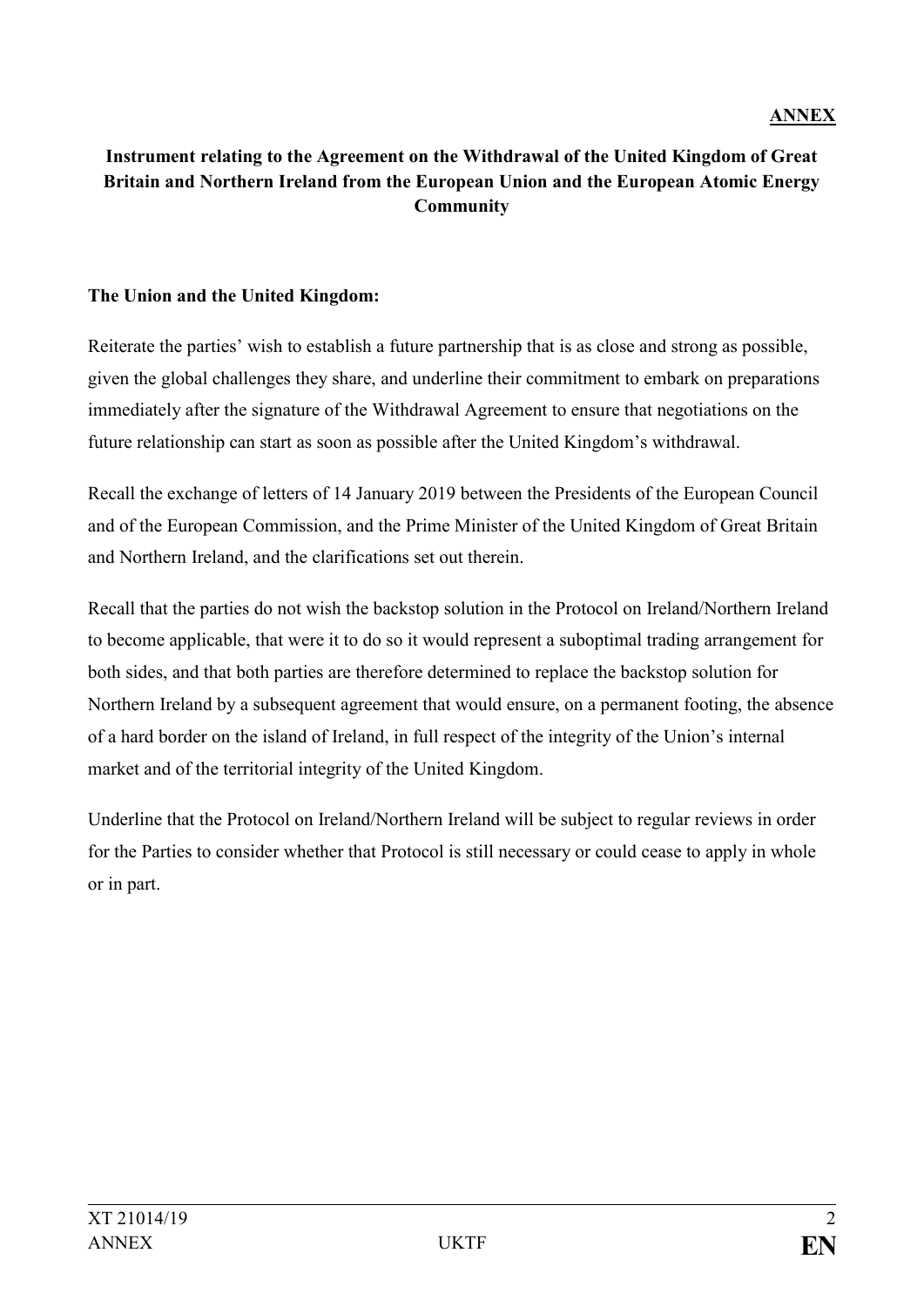Recall that after the end of the transition period, any dispute concerning compliance with Article 5 of the Withdrawal Agreement, Articles 2(1) and 20 of the Protocol on Ireland / Northern Ireland will be subject to the dispute settlement mechanism enshrined in Articles 167 to 181 of the Withdrawal Agreement.

Note that this instrument provides, in the sense of Article 31 of the Vienna Convention on the Law of Treaties, a clear and unambiguous statement by both parties to the Withdrawal Agreement of what they agreed in a number of provisions of the Withdrawal Agreement, including the Protocol on Ireland/Northern Ireland. Therefore, it constitutes a document of reference that will have to be made use of if any issue arises in the implementation of the Withdrawal Agreement. To this effect, it has legal force and a binding character.

# **A. IN RELATION TO ARTICLE 5 OF THE WITHDRAWAL AGREEMENT AND ARTICLE 2(1) OF THE PROTOCOL ON IRELAND/NORTHERN IRELAND**

*Negotiations on the future agreement and replacement of the Protocol in whole or in part*

- 1. The Union and the United Kingdom recall their commitment to ensure, in full mutual respect and good faith, the fulfilment of the obligations arising from the Withdrawal Agreement.
- 2. The preamble of the Protocol on Ireland/Northern Ireland ("the Protocol") records the "Union's and the United Kingdom's intention to replace the backstop solution on Northern Ireland by a subsequent agreement that establishes alternative arrangements for ensuring the absence of a hard border on the island of Ireland on a permanent footing", while protecting the integrity of the Union's internal market and the territorial integrity of the United Kingdom.
- 3. Article 2(1) of the Protocol contains the obligation for the Union and the United Kingdom to "use their best endeavours to conclude, by 31 December 2020, an agreement which supersedes this Protocol in whole or in part".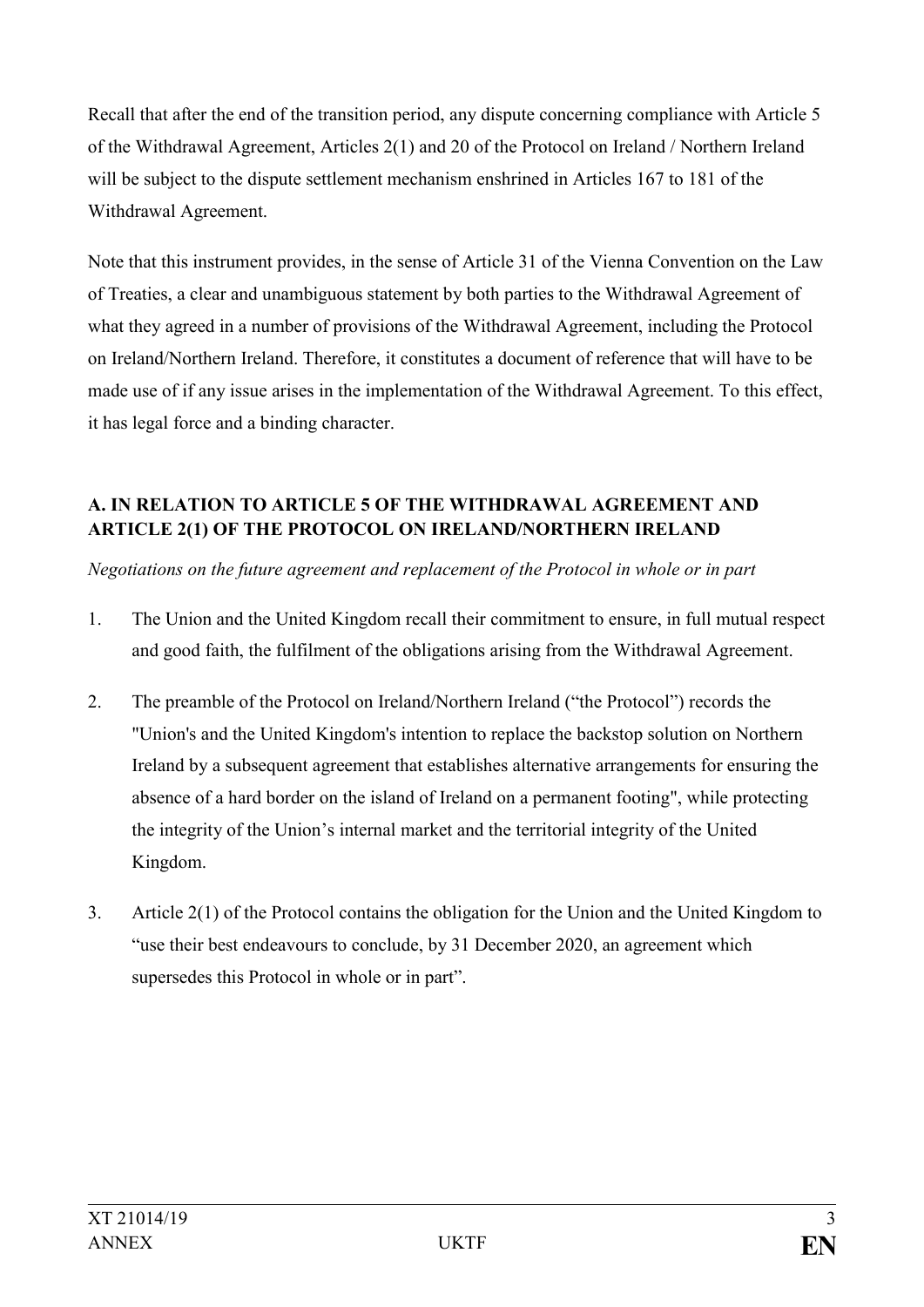- 4. The Union and the United Kingdom consider that, for example, a systematic refusal to take into consideration adverse proposals or interests, would be incompatible with their obligations under Article 2(1) of the Protocol and Article 5 of the Withdrawal Agreement.
- 5. In light of their obligation under Article 2(1) of the Protocol, the Union and the United Kingdom will start negotiations on a subsequent agreement as soon as possible after the United Kingdom's withdrawal from the Union. Those negotiations should be conducted as a matter of priority, and efforts redoubled should the negotiations not be concluded within 1 year from the date of the United Kingdom's withdrawal.
- 6. In order to enable the rapid commencement of and progress in those formal negotiations, the Union and the United Kingdom commit, in line with paragraphs 141 to 143 of the political declaration agreed between them in November 2018, to embark on preparations for those negotiations immediately after signature of the Withdrawal Agreement, including by setting up their respective negotiating structures and discussing logistical arrangements. The Union and the United Kingdom are therefore committed to working speedily on a subsequent agreement that establishes by 31 December 2020 alternative arrangements, so that the backstop will not need to be triggered.
- 7. The Union and the United Kingdom further agree to establish, immediately following the ratification of the Withdrawal Agreement, a negotiating track for replacing the customs and regulatory alignment in goods elements of the Protocol<sup>2</sup> with alternative arrangements. That negotiating track, referred to in the joint statement supplementing the political declaration, will include, inter alia, consideration of comprehensive customs cooperation arrangements, facilitative arrangements and technologies. By virtue of being embedded in the overall negotiation structure, the negotiating track on alternative arrangements will be able to take account of progress made in the wider negotiations on the future relationship, in particular on goods regulations and customs.

 $\overline{2}$ Articles 6 to 10 of the Protocol.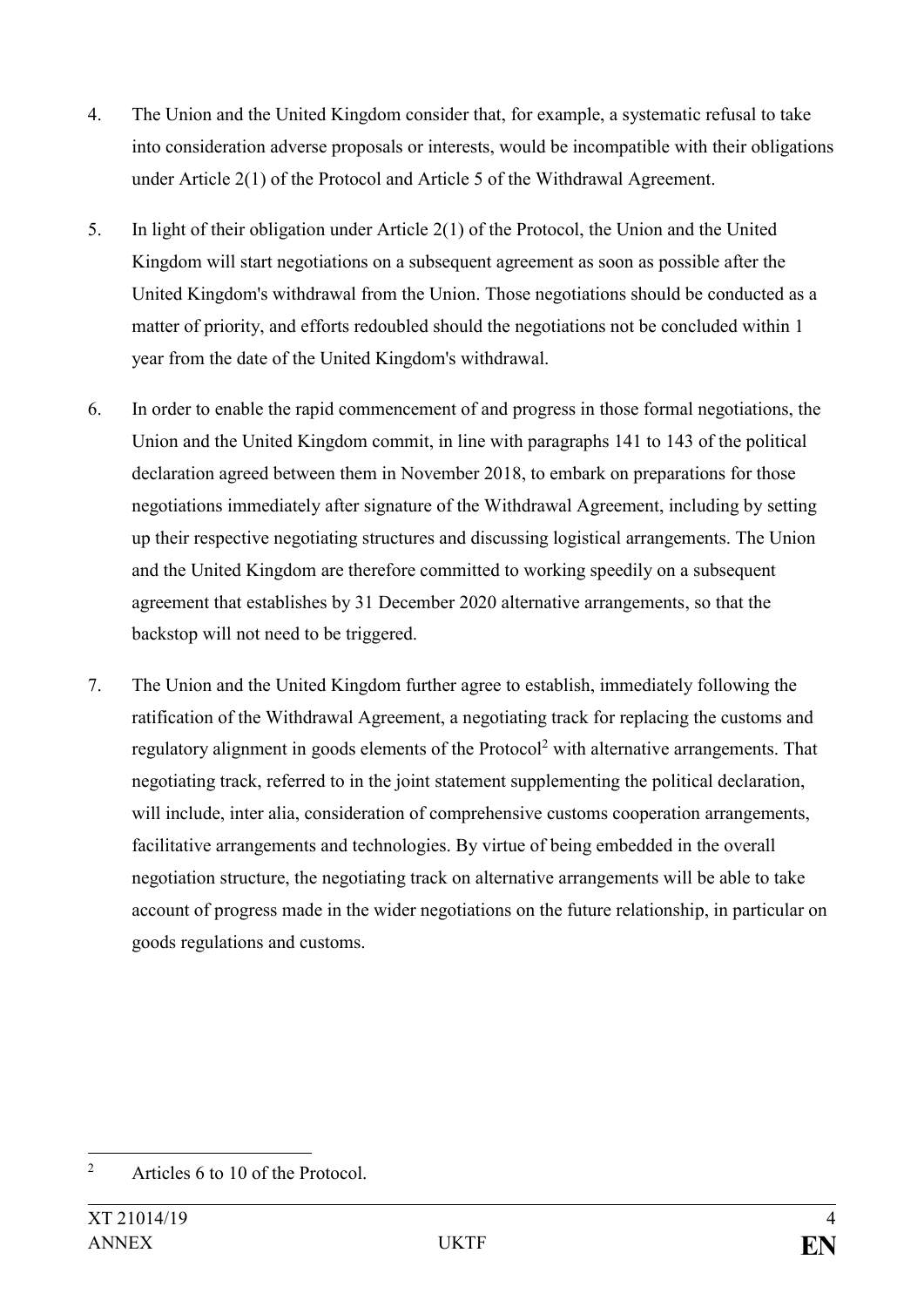- 8. In accordance with paragraph 147 of the political declaration, a high level conference will be convened at least every six months from the date of the United Kingdom's withdrawal from the Union to take stock of progress and agree, as far as is possible between them, actions to move forward. In order to ensure that a subsequent agreement can enter into force by the end of the transition period, the Union and the United Kingdom consider it important to review the progress on alternative arrangements at every high level conference, alongside wider progress on the future relationship. In light of those considerations, the United Kingdom, in line with Article 3 of the Protocol, may request an extension of the transition period to allow further time for the future relationship and the subsequent agreement to be finalised.
- 9. With a view to rapidly addressing any substantive obstacles that could delay or risk progress, the Union and the United Kingdom also agree to convene immediately, upon the request of either party and at short notice, additional extraordinary high-level conferences at any moment.
- 10. A subsequent agreement replacing the customs and regulatory alignment in goods elements of the Protocol could stand alone or form part of a wider agreement or agreements on the future relationship, depending on the progress of the wider negotiations. Alternative arrangements, which supersede the Protocol in whole or in part, in accordance with Article 2 of the Protocol, are not required to replicate its provisions in any respect, provided that the underlying objectives continue to be met. In the event that the agreement needs to stand alone due to delays in progress on the wider negotiations, the parties will aim at establishing this agreement very rapidly after the end of the transition period in full respect of the parties' respective legal orders.
- 11. The Union and the United Kingdom agree that once negotiations on alternative arrangements have been completed to the satisfaction of both parties, the outcome will be transposed into a subsequent agreement. The subsequent agreement transposing the alternative arrangements will be applied as soon as possible after its signature, if necessary and appropriate by means of provisional application, in line with the applicable legal frameworks and existing practice.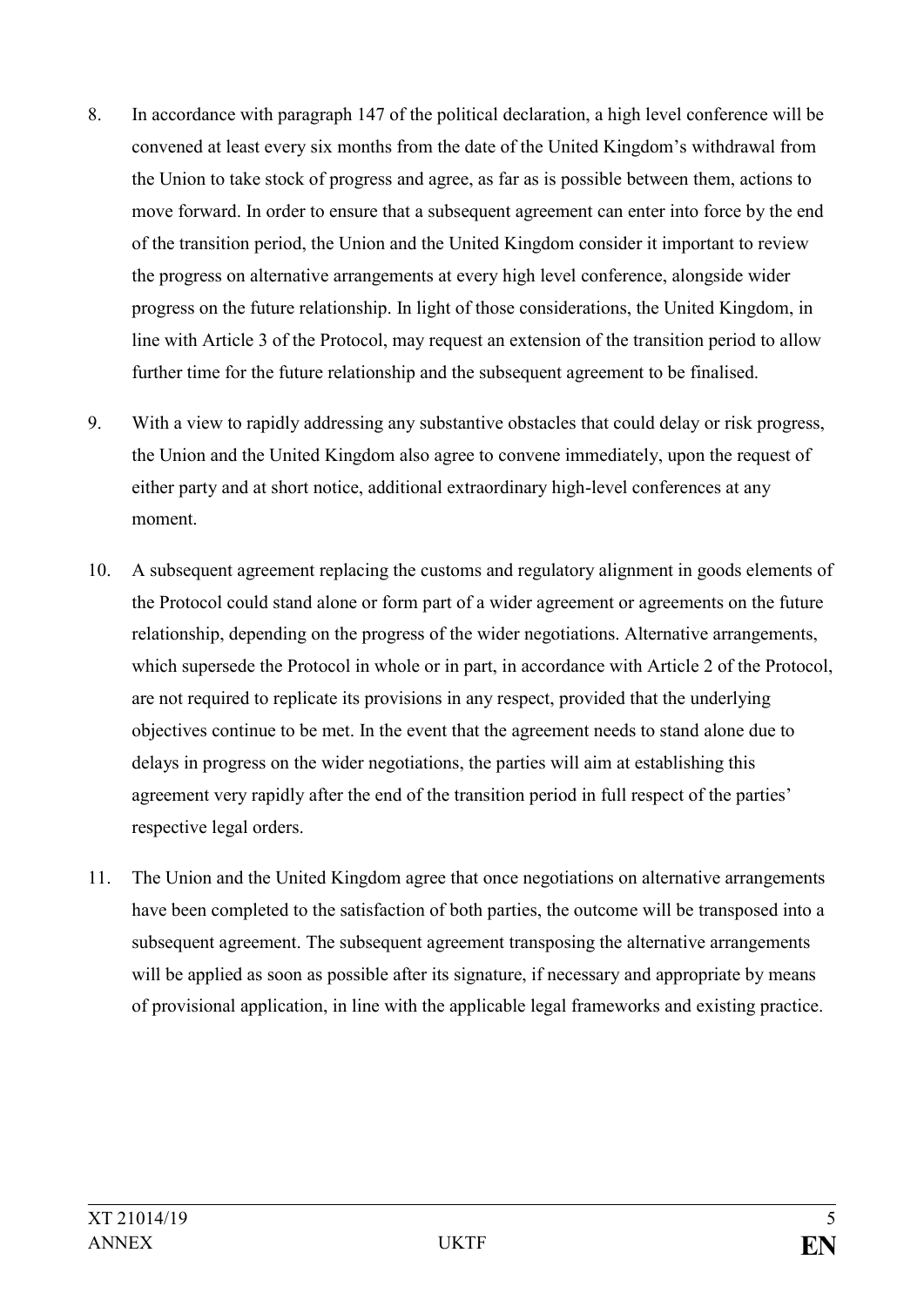### *Compliance and unilateral suspension*

- 12. The Union and the United Kingdom agree that it would be inconsistent with their obligations under Article 5 of the Withdrawal Agreement and Article 2(1) of the Protocol for either party to act with the objective of applying the Protocol indefinitely. Should the Union or the United Kingdom consider the other party was acting in this way after the Protocol became applicable, it could make use of the dispute settlement mechanism enshrined in Articles 167 to 181 of the Withdrawal Agreement.
- 13. If a dispute arises in relation to Article 5 of the Withdrawal Agreement and Article 2(1) of the Protocol, the Union and the United Kingdom will immediately enter into consultations in the Joint Committee. They will endeavour to resolve the dispute in a timely manner, with the aim of reaching a mutually agreed solution. With a view to facilitating such a solution, each party will provide a written reasoned justification of its respective position and will respond in writing to the other.
- 14. Under the dispute settlement mechanism, a ruling by the arbitration panel that a party acts with the objective of applying the Protocol indefinitely would be binding on the Union and the United Kingdom. Persistent failure by a party to comply with a ruling, and thus persistent failure by that party to return to compliance with its obligations under the Withdrawal Agreement, may result in temporary remedies. Ultimately, the aggrieved party would have the right to enact a unilateral, proportionate suspension of its obligations under the Withdrawal Agreement (other than Part Two), including the Protocol. Such a suspension may remain in place unless and until the offending party has taken the necessary measures to comply with the ruling of the arbitration panel.